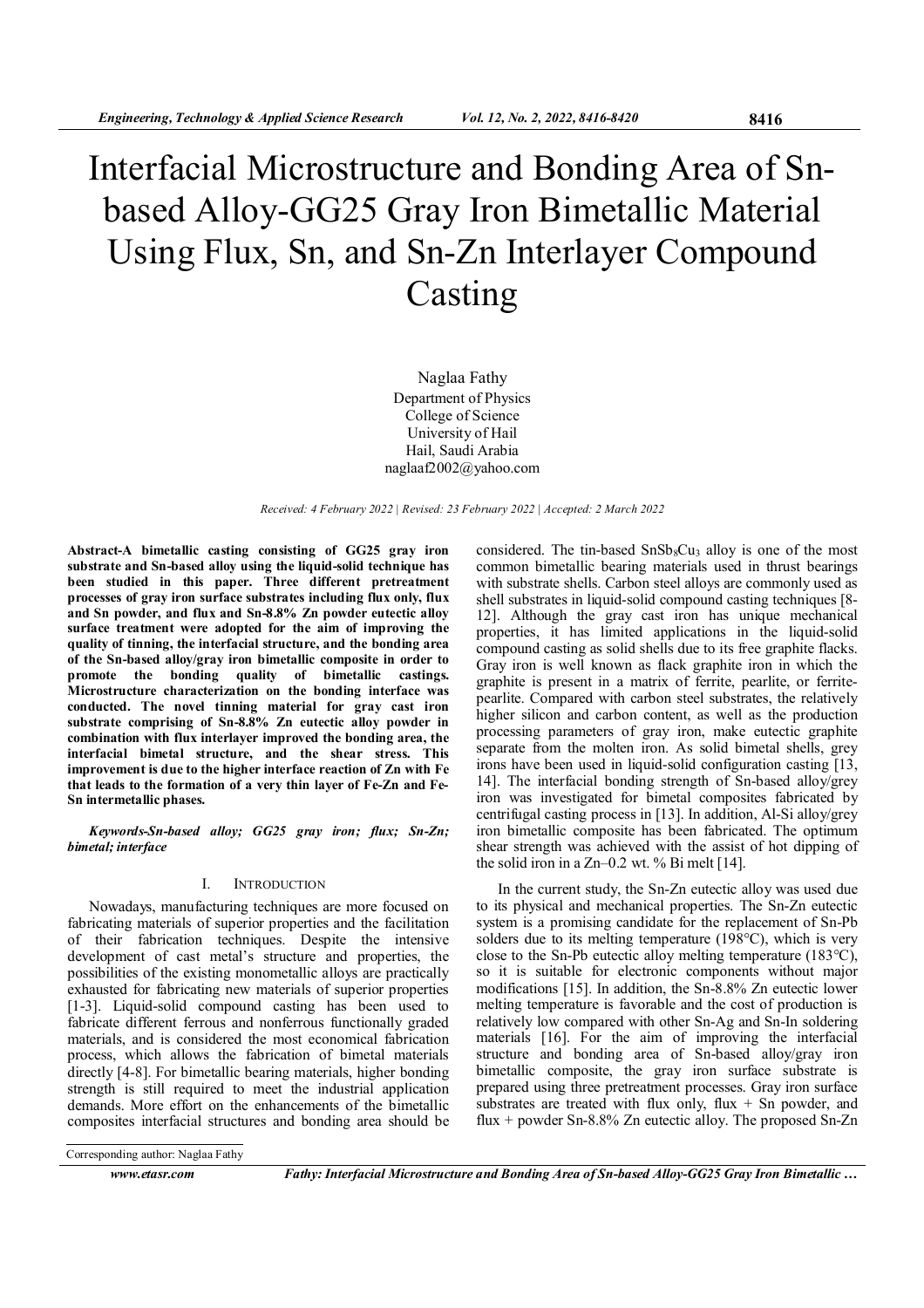interlayer of Sn-based alloy/GG25 gray iron bimetallic material using the tinning process is considered as an alternative new interlayer material designed for fast, easy, high bonding interface and low-cost surface improvement of the gray iron solid substrate. This newly designed Sn-based alloy/GG25 gray iron with Sn-Zn interlayer is more suitable for bimetallic materials of flat and horizontal solid substrates.

#### II. EXPERIMENTAL WORK

The Sn-based alloy/GG25 gray iron bimetallic composite specimens were prepared using the liquid-solid compound casting technique. Sn-8.8% Zn interlayer alloy samples were prepared by melting pure Sn (99.97%), and pure Zn (99.95%) in graphite crucibles using an electrical muffle furnace. The alloys were melted 2 times to ensure uniform mixing of the elements. Table I shows the chemical compositions of the Snbased alloy and the GG25 gray iron substrate used for the Snbased alloy/GG25 gray iron bimetallic composite fabrication.

TABLE I. CHEMICAL COMPOSITIONS

| <b>Chemical</b><br>composition         | C               | Si               | Mn                       | Cu            | Рb             | Sb            | Sn  | Fe   |
|----------------------------------------|-----------------|------------------|--------------------------|---------------|----------------|---------------|-----|------|
| Sn-based<br>alloy-ASTM<br>B-23- Grade2 |                 |                  | $\overline{\phantom{a}}$ | $3.0-$<br>4.0 | $0.0-$<br>0.35 | $7.0-$<br>8.0 | Bal |      |
| $G.G$ 25 gray<br>iron substrate        | $3.0 -$<br>3.25 | $1.85 -$<br>2.10 | $0.4 -$<br>0.7           |               |                |               |     | Bal. |

Gray iron substrate specimens of solid cylindrical shape of 25.4mm diameter and 5.5mm thickness were cut and ground with up to 800 grades emery papers. The specimens were tinned with pure Sn and with Sn-8.8% Zn alloy. The direct pretinning process of the gray iron substrate that involves Sn powder or Sn-Zn alloy and flux mixture has been explained in detail in [17–18]. The current flux is fabricated with a mixture of chemicals listed in Table II mixed with the pure tin or Sn-Zn powders. The Sn to flux ratio is 1:10 (1g of Sn and 10g of flux). The necessity of using flux in the tinning process during bimetal fabrication is to remove the oxides for the sake of allowing the Sn or Sn-Zn to stick directly to the gray iron surface.

TABLE II. FLUX CHEMICAL COMPOSITION WT.% ML

| பட |          | <br>T T C1<br>        |                         |
|----|----------|-----------------------|-------------------------|
|    | ---<br>ິ | $\mathbf{m}$<br>,,,,, | $\overline{a}$<br>11111 |

In order to study the effect of different pretreatments of gray iron surface on the quality of tinning, the interfacial structure and the bonding area of the Sn-based alloy/gray iron bimetal, three groups of specimens were fabricated.

- The first group of Sn-based alloy/gray iron bimetal was produced by pretreated gray iron substrate with flux only.
- The second group was produced by pretreated gray iron substrate with flux  $+$  Sn (1g of Sn powder and 8g of flux).
- The third group was produced by pretreated gray iron substrate with flux  $+$  Sn -8.8% Zn (1g of Sn-8.8% Zn powder,8g of flux).

During the tinning process,  $0.2gm/cm<sup>2</sup>$  of flux and Sn or Sn-Zn mixture was distributed on the gray iron shell substrate. Then the substrate was placed on a preheated hot plate of  $360^{\circ}$ C for 3min. After heating, the gray iron was removed from the hot plate and the tinned surface as cleaned using a towel and tap water and left to cool to room temperature. Sn-based alloy with the chemical composition shown in Table I was melted on a hotplate at  $370^{\circ}$ C and after 30min the crucible of molten metal was removed from the hotplate and was poured onto a ceramic mold that contained a preheated  $(370^{\circ}$ C for 3min) tinned gray iron substrate. The volume of liquid Snbased alloy to gray iron substrate ratio was kept to 3:1 for all casting groups.



Fig. 1. Sn-based alloy/GG25 gray iron bimetallic casting: (a) gray iron substrate after cutting and grinding, (b)-(c) gray iron substrate during tinning with a hot plate, (d) gray iron substrates after tinning, (e) inserting the tinned gray iron substrate into the ceramic mold, (f) pouring the molten Sn-based alloy onto the ceramic mold.

The microstructure of the Sn-based alloy/gray iron bimetal, especially the interfaces region between the alloy and the gray iron substrate was examined with an Olympus optical microscope with a maximum magnification of 1000X. The optical examination was conducted after grinding, polishing, and etching with 4% nital to define interlayers, lack of bonding, and voids. Measurements of the as-cast specimens of the three groups of the Sn-based alloy/gray iron bimetal composites were taken.

# III. RESULTS AND DISCUSSION

# A. Macro-and Micro-structures of Base Bimetallic Materials

Figure 2 shows photographs of the Sn-based alloy/GG25 gray iron bimetal composite specimens and the cross section of the three fabricated specimens. Clear and regular bimetal interface for gray iron substrate treated with pure Sn and Sn-8.8% Zn alloy and an irregular bimetal interface for the gray iron substrate treated with flux only were monitored.

Microstructures of the materials used in the fabrication of tin-based alloy/gray cast iron bimetallic composite are shown in Figure 3. Figure 3(a) shows the optical microstructure of Sn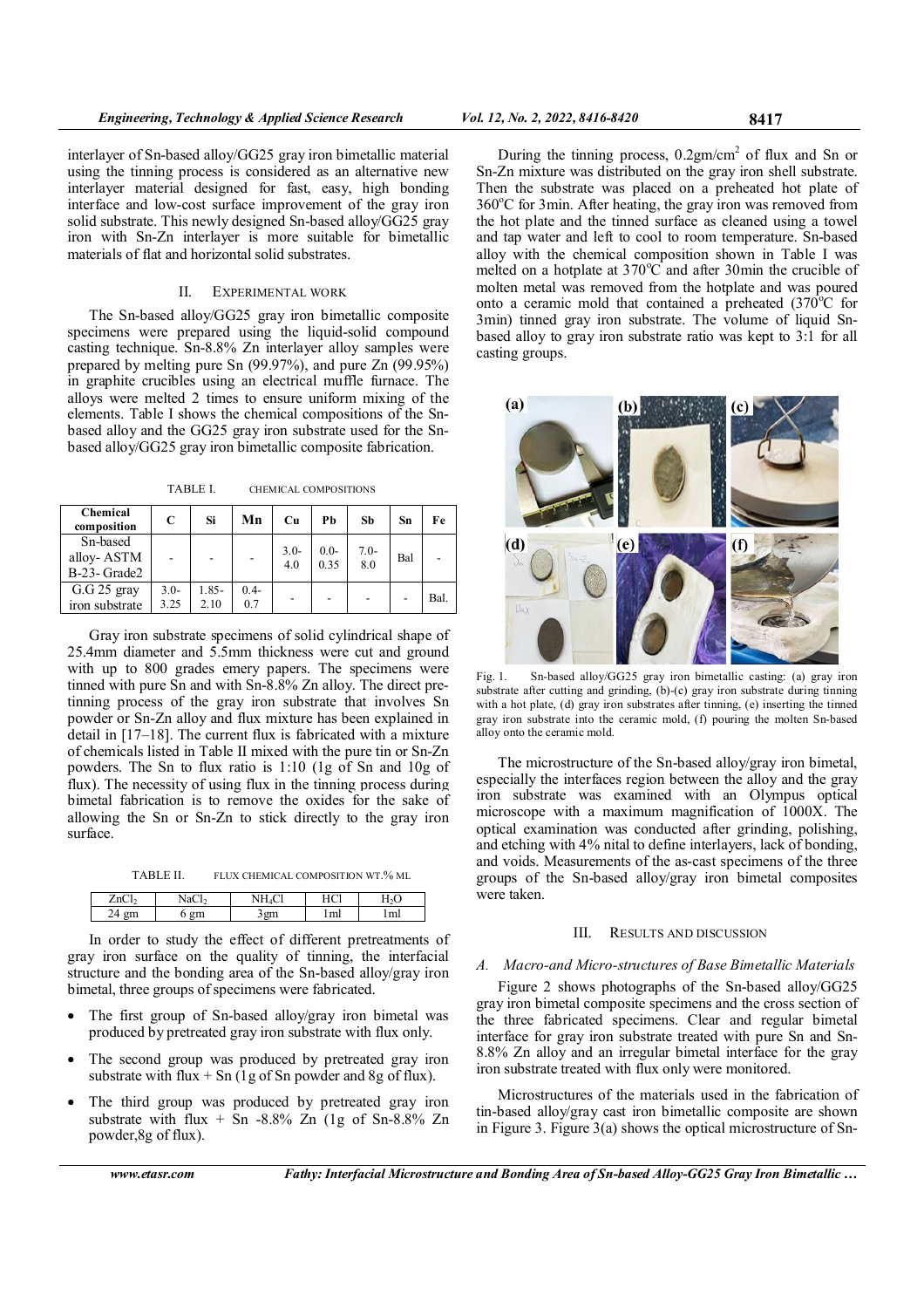based alloy revealing  $Cu<sub>6</sub>Sn<sub>5</sub>$  and SnSb phases reinforced in the solid solution of the Sn matrix. The  $Cu<sub>6</sub>Sn<sub>5</sub>$  phase has the shape of asterisks. The microstructure of a matrix of solid solution with hard-embedded phases of  $Cu<sub>6</sub>Sn<sub>5</sub>$  and SnSb make a metal matrix composite possessing fatigue-resistant properties [19– 21].



Fig. 2. (a) Sn-based alloy/GG25 gray iron bimetal composite specimens, (b) cross sections of three specimens.



Fig. 3. Microstructures of (a) tin-based Babbitt alloy and (b) gray cast iron substrate, used for preparing the bimetallic casting.

Previous studies [22–24] reported that the variation in the chemical composition of tin-based alloy modifies the microstructure. Tin-based alloys containing less than 8% Sb are characterized by a solid solution with distributed asterisks and needles of  $Cu<sub>6</sub>Sn<sub>5</sub>$ , copper-rich constituents, and fine precipitates of SbSn. On the contrary, the tin-based alloys containing greater than 8% Sb exhibit a primary cuboid phase of SbSn. The microstructure of Sn-based Babbitt alloy acquired in the present study is in good agreement with those available in the literature [22–24]. The microstructure of gray cast iron substrate (Figure 3(b)) shows the three common phases of ferrite, pearlite, and free graphite. The higher percentage of the pearlite verifies the Mn and Cu content in the gray cast iron chemical composition.

The microstructures of the interfaces of bimetallic composites containing tin-based alloy/gray cast iron substrate with different surface pre-treatments of gray cast iron solid substrates are shown in Figure 4. Visual observation of the interfacial microstructures of the bimetallic interface fabricated using flux only shows poor bonding between the two metallic parts (Figure 4(a)). Some small voids were observed in the interface area of bimetal composites fabricated using flux  $+$  Sn interlayer (Figure 4(b)). A uniform interfacial bonding free of defects is observed in bimetallic composites fabricated using flux + Sn- 8.8% Zn alloy (Figure 4(c)). Tin-based alloy/gray cast iron composites fabricated with flux  $+$  Sn-8.8% Zn alloy revealed a good quality of interfacial bonding compared with other previous gray cast iron pre-treatment conditions. Figure 5 shows the interfacial bonded areas of the three fabricated Snbased alloy/ gray cast iron bimetallic composites with three different surface pre-treatments of gray cast iron solid substrate. It can be seen that substrate treated with flux only has the lowest value, while the substrate treated with flux  $+$  Sn shows comparable results. Gray cast iron substrate treated with flux  $+$  Sn-8.8% Zn exhibited a comparatively higher value. Both FeSn<sub>2</sub> and FeSn Intermetallic Compounds (IMCs) could be formed in temperatures ranging from 300 to 500°C. Fe-Zn coating grows because of a rather complicated process of atomic diffusion of both metals with the formation of elementary intermetallic bonds and subsequent phase transformations. Layers consisting of these compounds have different compositions and thicknesses. They are usually marked with Greek alphabet letters, i.e. gamma (Γ), gamma1 (Γ1), delta (δ), zeta (ζ), and sometimes eta (η). Individual phases differ significantly not only by composition and morphology of the grain but also by mechanical characteristics. The formation of individual phases in the coating is ruled by the binary phase diagram  $Fe - Zn$  shown in [25-27].



Fig. 4. Optical microstructure interfaces of tin-based alloy/gray cast iron specimens with different interlayer compositions: (a) flux only, (b) flux with Sn, (c) flux with Sn-8.8% Zn alloy.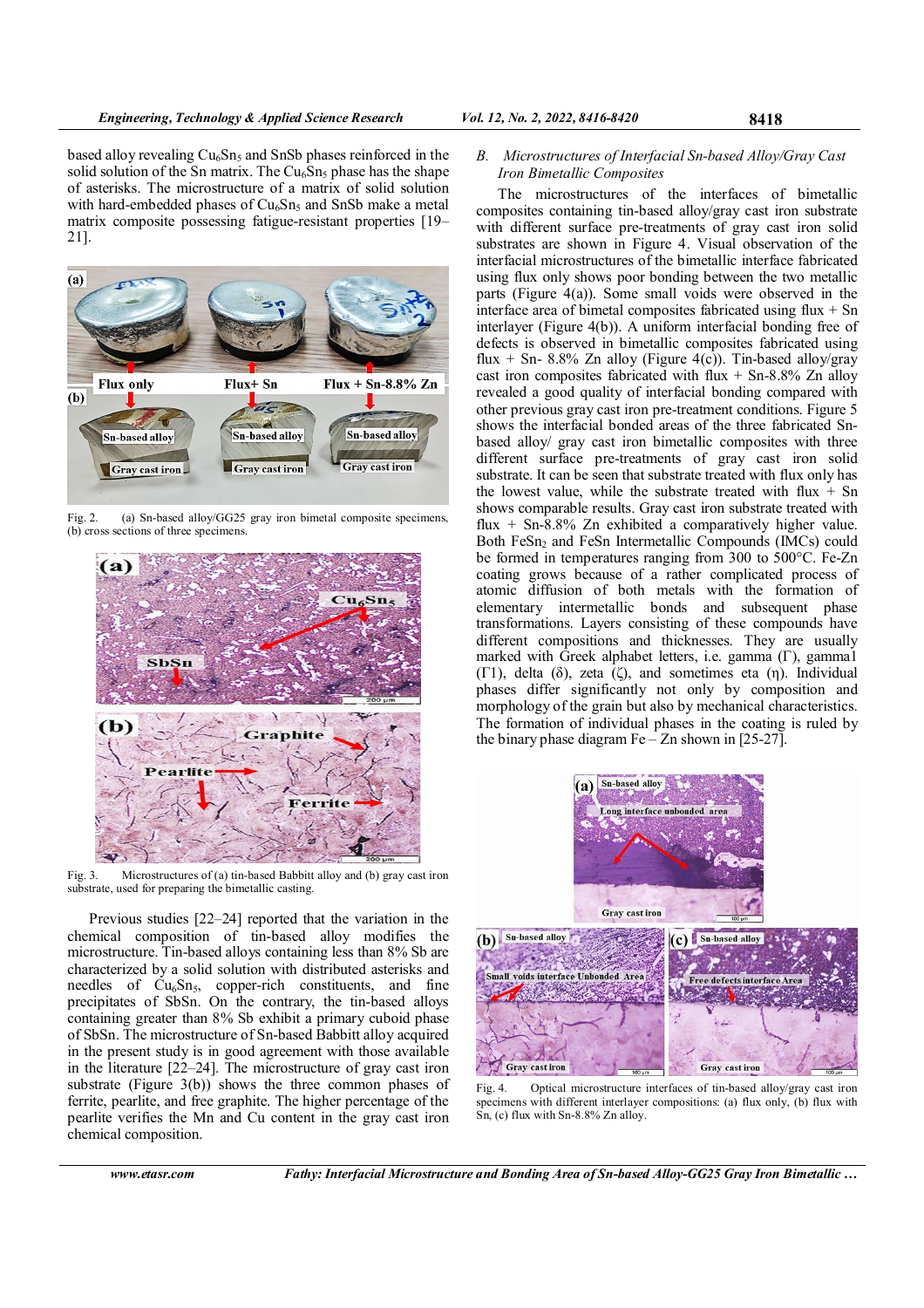

Fig. 5. Sn-based alloy/ gray cast iron bimetallic interfacial bonded areas as a function of interlayer pre-treatment compositions for the 3 sample groups.

### C. Mechanical Properties of Sn-based Alloy/Gray Cast Iron Bimetallic Composites

The shear strengths of the Sn-based alloy/GG25 gray iron bimetallic composites with Sn and Sn-8.8% Zn interlayer compositions are shown in Figure 6. The shear strength of the bimetal fabricated with Sn-8.8 % Zn interlayers is significantly more by 20% than the one fabricated with Sn interlayer, which is mainly due to the improvements of the interface bond area of Sn-8.8% Zn interlayers.



Fig. 6. Shear stress-strain curves of the tin-based alloy/gray cast iron specimens with Sn and Sn-8.8% Zn interlayer compositions.

#### IV. CONCLUSION

In this paper, bimetallic specimens of Sn-based alloy/gray cast iron were successfully prepared by liquid-solid compound casting after depositing the molten Sn-based alloy on the solid gray cast iron substrate. A novel tinning material for gray cast

iron substrate comprising of the Sn-8.8% Zn eutectic alloy powder in combination with flux was performed.

Sn-8.8% Zn eutectic alloy interlayer improved the bonded area and interfacial bimetal structure, due to the higher interface reaction of Zn with Fe that led to the formation of very thin Fe-Zn and Fe-Sn intermetallic phases.

Higher shear stress was achieved using Sn-8.8% Zn interlayer as tinning material. The optimum Zn content in Sn-Zn alloy interlayer should be considered for future work in order to optimize the fabrication of Sn-based alloy/gray cast iron bimetallic composite with high quality and long life bimetal bonding.

#### ACKNOWLEDGEMENT

The author would like to thank Dr. Mohamed Ramadan of Mechanical Engineering Department, University of Hail for the useful discussions and the technical support.

#### **REFERENCES**

- [1] M. Ramadan and N. Fathy, "Solidification Microstructure of Rheocast Hyper-Eutectic Al–18Si Alloy," Journal of Metallurgical Engineering, vol. 2, no. 4, pp. 149–154, 2013.
- [2] M. Ramadan, N. El-Bagoury, N. Fathy, M. A. Waly, and A. A. Nofal, "Microstructure, fluidity, and mechanical properties of semi-solid processed ductile iron," *Journal of Materials Science*, vol. 46, no. 11, pp. 4013–4019, Mar. 2011, https://doi.org/10.1007/s10853-011-5329-7.
- [3] S. H. Abro, H. A. Moria, A. Chandio, and A. Z. Al-Khazaal, "Understanding the Effect of Aluminum Addition on the Forming of Second Phase Particles on Grain Growth of Micro-Alloyed Steel," Engineering, Technology & Applied Science Research, vol. 10, no. 1, pp. 5153–5156, Feb. 2020, https://doi.org/10.48084/etasr.3243.
- [4] J. Gawronski, J. Szajnar, and P. Wrobel, "Study on theoretical bases of receiving composite alloy layers on surface of cast steel castings, Journal of Materials Processing Technology, vol. 157–158, pp. 679– 682, Sep. 2004, https://doi.org/10.1016/j.jmatprotec.2004.07.153.
- [5] N. Fathy and M. Ramadan, "Influence of volume ratio of liquid to solid and low pouring temperature on interface structure of cast Babbitt-steel bimetal composite," AIP Conference Proceedings, vol. 1966, no. 1, Feb. 2018, Art. no. 020028, https://doi.org/10.1063/1.5038707.
- [6] R. K. Tayal, S. Kumar, V. Singh, A. Gupta, and D. Ujjawal, "Experimental Investigation and Evaluation of Joint Strength of A356/Mg Bimetallic Fabricated Using Compound Casting Process," International Journal of Metalcasting, vol. 13, no. 3, pp. 686–699, Apr. 2019, https://doi.org/10.1007/s40962-018-0288-2.
- [7] M. Ramadan, K. S. A. Halim, A. S. Alghamdi, A. Khaliq, and N. Fathy, "An Empirical Model for Carbon Diffusion in Grey Iron/Stainless Steel Bimetallic Composites Incorporating Eutectic Carbides," International Journal of Metalcasting, vol. 15, no. 4, pp. 1375–1384, Jul. 2021, https://doi.org/10.1007/s40962-020-00561-9.
- [8] Yu. I. Veslopolov and I. Yu. Veslopolov, "Microstructure of the babbitt B83 and its melting zone with a bearing steel," Metal Science and Heat Treatment, vol. 34, no. 11, pp. 708–710, Aug. 1992, https://doi.org/ 10.1007/BF00712430.
- N. Fathy, "Interface Microstructure Investigation of Babbitt-Carbon Steel Composite Using Flux with Glycerol and Petroleum Jelly Additives," Engineering, Technology & Applied Science Research, vol. 8, no. 3, pp. 3028–3031, Jun. 2018, https://doi.org/10.48084/etasr.2071.
- [10] M. Ramadan, N. Fathy, K. Abdel-Halim, and A. Alghamdi, "New trends and advances in bi-metal casting technologies," International Journal of Advanced and Applied Sciences, vol. 6, no. 2, pp. 75–80, Oct. 2019, https://doi.org/10.21833/ijaas.2019.02.011.
- [11] M. Ramadan, "Interface Structure and Elements Diffusion of As-Cast and Annealed Ductile Iron/Stainless Steel Bimetal Castings,"